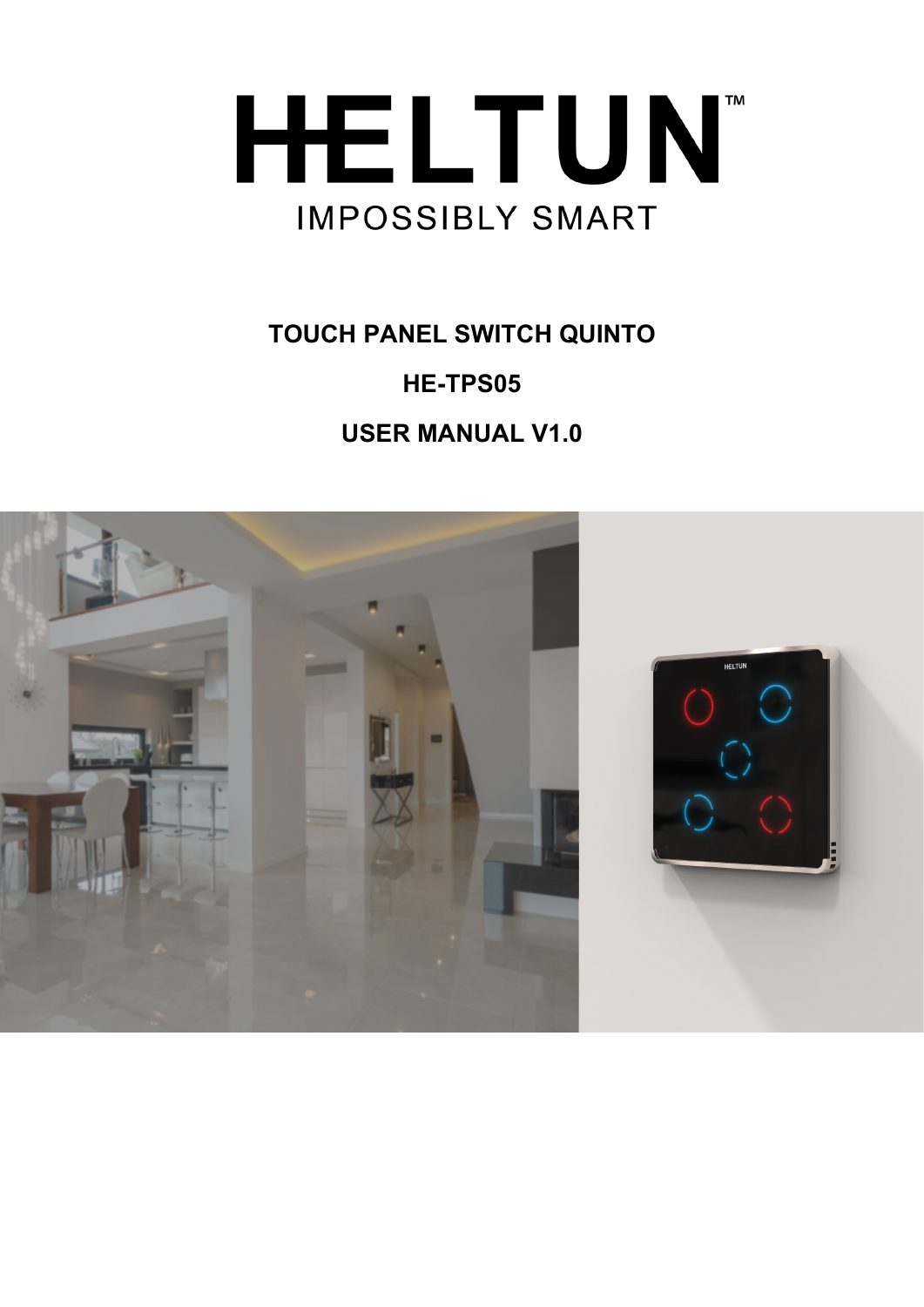## **Table of Contents**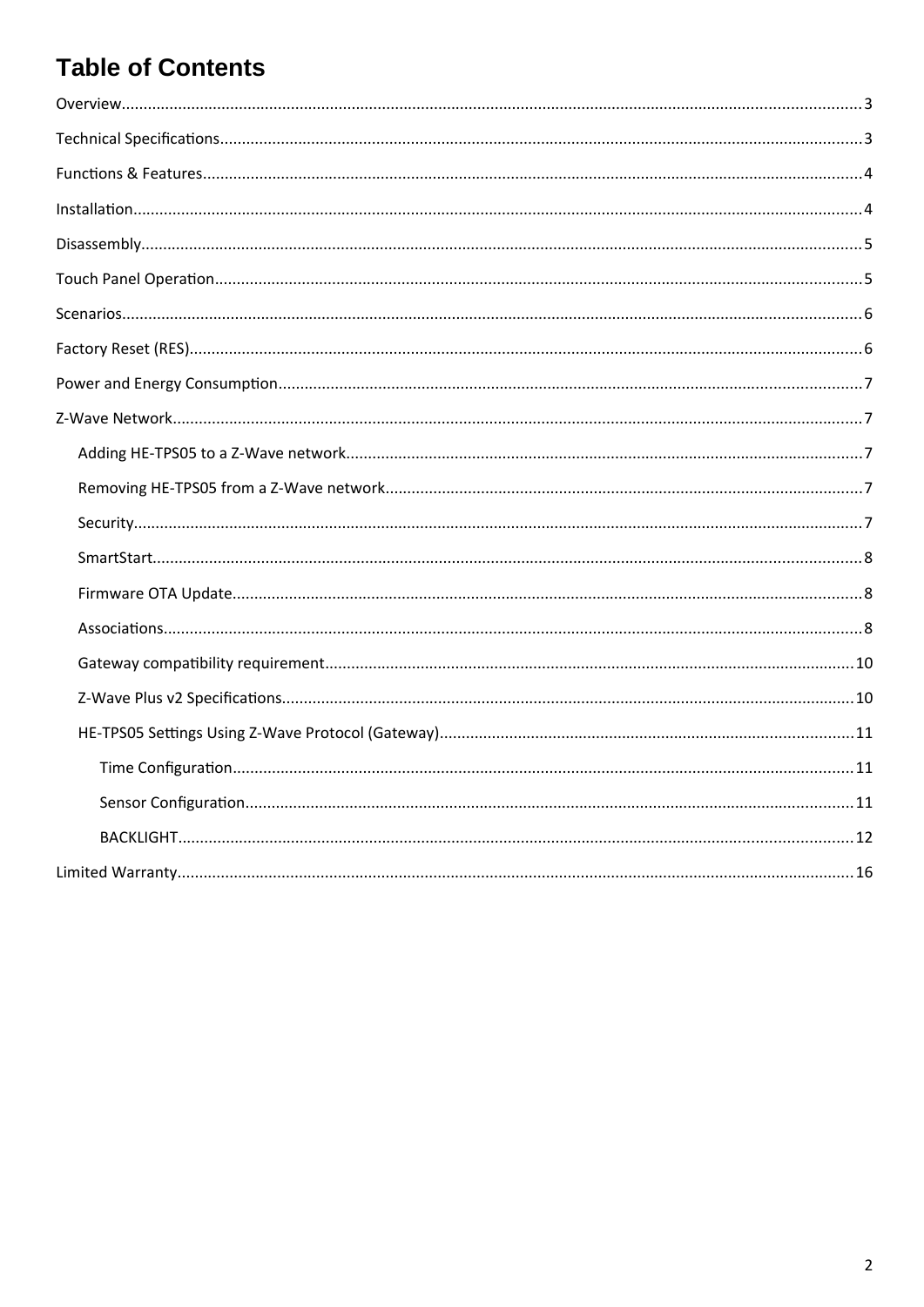# <span id="page-2-1"></span>**Overview**

This is the user manual for the HELTUN HE-TPS05 Advanced Programmable Touch Panel Switch. The HE-TPS05 can be flush mounted over standard round or square electrical junction boxes. It replaces an existing in-wall switch and enables manual or remote switch (On/Off) controls of lights, blinds, motors, dimmers, roller shutters, and heating systems. The HE-TPS05 has two independent inputs for relay channels which allow it to control systems with different power sources or to use relay outputs as dry contacts. Each relay can be loaded up to five amps.

The HE-TPS05 has five fully-configurable, sensitive capacitive touch control buttons with a two-color (red and blue) backlight for each button. There are 10 different brightness levels for buttons backlights which can be configured manually or adjusted to ambient light conditions automatically making it always easy to see. The HE-TPS05 touch buttons can be configured to control On/Off switches, or devices that allow dimming or motor control.

Each touch button can be configured to control relay output state (from one to five) in any of nine different modes. The buttons also can be used as controller scene activators and the backlight can indicate the gateway mode or associated device status.

The HE-TPS05 integrates a Z-Wave Plus™ v2 700 platform module allowing it to be used with Z-Wave™ home automation systems. The HE-TPS05 supports Z-Wave 'S0' and 'S2' security protocols, SmartStart technology, and can be connected ("associated") with up to 20 other Z-Wave devices, such as relays, switches, dimmers, motor controllers, etc.

The HE-TPS05 has internal air temperature, humidity and light sensors, and built-in power consumption software logic. Configurable sensor reporting also helps reduce transmission traffic over the Z-Wave network.

The HE-TPS05 is often used to manage lighting systems. It allows association to Z-Wave dimmers controlling both On and Off, as well as smooth brighten (Up) and smooth dim (Down) states. Dim levels can also be related to HE-TPS05 buttons backlights to provide feedback to indicate the brightness level of attached lighting fixtures.

The HE-TPS05 can also be used to manage motorized systems; e.g. garage doors, window blinds, etc. It allows association with relay switches and roller shutters to control the opening and closing of the system. If door/window sensors are installed, they may be associated with HE-TPS05 backlights, enabling the touch buttons to serve as controls and the backlights to indicate the actual system state (open or closed).

## <span id="page-2-0"></span>**Technical Specifications**

- **Front frame (on wall) dimensions: 89mm (H) x 89mm (W) x 9mm (D)**
- Rear electronics package dimensions: 53mm (H) х 53mm (W) х 28mm (D)
- Materials: Tempered glass display/body, Flame retardant plastic
- 5 frame colors: White, Gloss Black, Matte Black, Silver, Chrome
- 6 glass colors: White, Black, Yellow, Green, Red, Blue
- 5 capacitive-touch buttons
- Red and Blue LED backlights for each button
- 15 brightness levels (adjustable) for each button backlight
- 5 channel relay outputs, resistive load up to 5A each
- 2 independent relays inputs, dry contact
- Operating temperature: 0°С to +50°С
- Power supply: 85-265VAC 50Hz/60Hz or 24-48VDC
- Power consumption: 1W
- Relay switching with HELTUN Advanced Zero-Cross Technology
- Relay life time: 100.000 switches
- Internal ambient light sensor
- Internal temperature sensor
	- o Measurement range: –30°C to +80°C
	- o Accuracy: ±0.5°C
- Internal humidity sensor
	- o Measurement range: 0% to 80%RH
	- o Accuracy: ±3.0%RH
- IP class: IP21
- Z-Wave Plus V2 SDK: V7.11
- Z-Wave module: ZGM130S
- Requires mounting to flush electrical junction box: round or square type – min. depth 40mm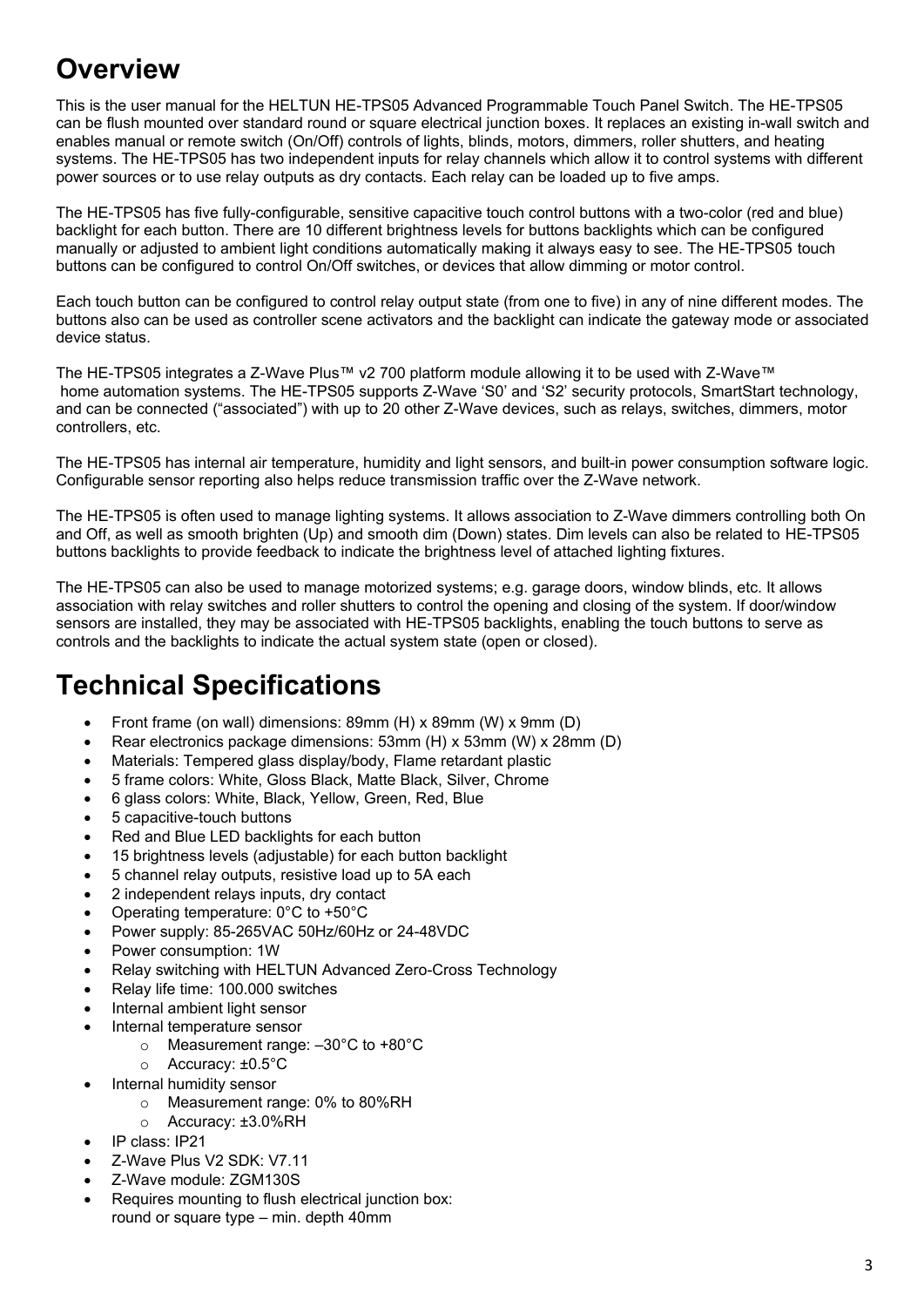# <span id="page-3-1"></span>**Functions & Features**

- Options for Inclusion/Exclusion to/from Z-Wave network
	- o Non-Secure
	- o S0 Secure
	- o S2 Unauthorized, S2 Authorized with Key
- Association control of 20 devices from the network
- Schedule Mode
- Motorized device control (roller shutter mode)
- Each of five buttons can control any relay output
- Up to five different relay channels can be controlled by one button
- Each button can be set up to control devices from associated groups
- Each button backlight & relay outputs can be managed by a gateway or associated device
- Each button can trigger scenes
- Each button backlight can indicate a scene, or associated device state
- Any channel may be excluded from control
- Nine modes for each button:
	- 1. Switch-ON
		- 2. Switch-OFF
		- 3. Timer: ON>OFF
		- 4. Timer Reversed: OFF>ON
		- 5. Inverse state
		- 6. Two-Button Inverse
		- 7. Momentary
		- 8. Momentary Reversed
		- 9. Roller Shutter
	- Adjustable periodic measurements from:
		- o Internal temperature sensor
		- o Internal humidity sensor
		- o Internal ambient light sensor
		- o Energy consumption meter
- Calibration of Internal Room Air Temperature Sensor
- Brightness control of button backlight:
	- o Automatic adjustment (depending on ambient light)
		- o Manual adjustment (15 levels).
- Backlight standby mode (different brightness for active and inactive states)
- Backlight blinking function (for easy identification among other Z-Wave devices)
- Backlight colours invert
- Software energy consumption logic
- Factory reset function
- SmartStart technology for quick addition to Z-Wave networks
- OTA (Over The Air) encrypted firmware update

## <span id="page-3-0"></span>**Installation**

HELTUN recommends the HE-TPS05 touch panel switch be installed by a licensed electrician in a manner that conforms to local regulations and building codes. Provide these instructions to the licensed electrician who is installing the HE-TPS05.

#### **WARNING: Electrical power must be switched off during installation.**

- 1. Placement of the HE-TPS05 is of utmost importance for proper operation and must be away from sunlight and sources of direct heat. We recommend installing the HE-TPS05 approximately 1.5 meters above the floor.
- 2. Remove the touch panel unit and backplate of the HE-TPS05 from the packaging.
- 3. FIRST ENSURE THE POWER IS OFF at the main circuit breaker (Fig. 1), and then test the wires with a probe or multimeter to verify. Insert the power wires to the HE-TPS05 "POWER" terminal by inserting a small Phillips-head screwdriver in the slot beneath each terminal and unscrew to open. Follow *Fig. 2: Connection Diagram* and instructions below:



*Figure 1: Circuit Breaker*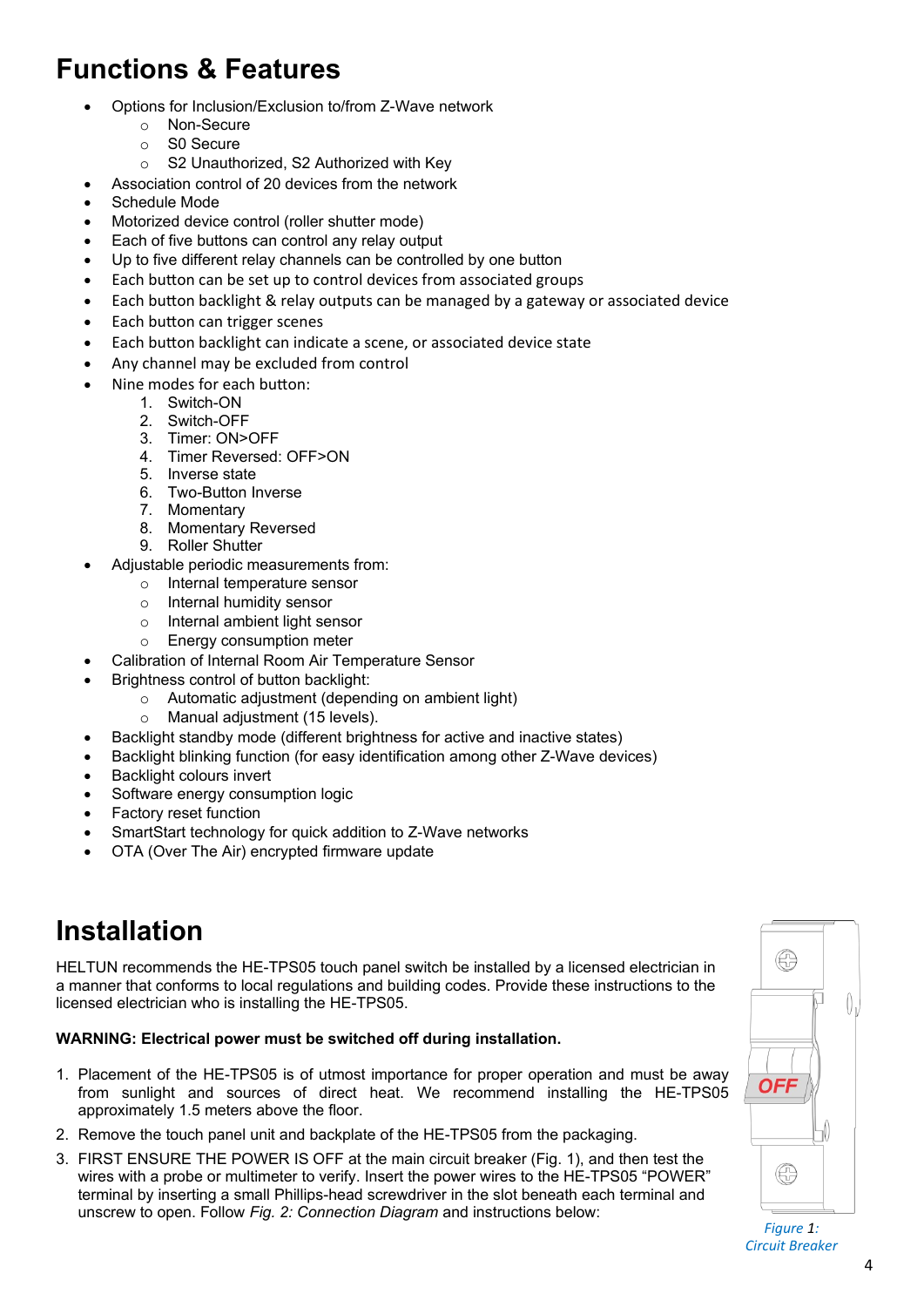• **Power wires:** for AC power (85-265VAC) connect Line & Neutral wires to L & N terminals labeled "POWER" (Fig 2. left diagram). For DC power (24-48VDC) connect "+" wire to terminal N and "-" wire to terminal L (Fig 2. right diagram).

- **Source 1 wire:** connect the required power source for relays 1, 2 and 3 to the terminal labeled "IN 1-3".
- **Source 2 wire:** connect the required power source for relays 4 and 5 to the terminal labeled "IN 4-5".
- **Loads:** connect the required loads to the relay output terminals labeled "OUT-1", "OUT-2", "OUT-3", "OUT-4", "OUT-5".

**Note:** HELTUN recommends installing cord terminals (electric wire ferrule) on the ends of wires before connecting them to the HE-TPS05 outputs (various colors terminals are included in the packaging).



*Figure 2: Connection Diagrams*

- 4. Make sure the HE-TPS05 backplate is oriented on the wall with the word "TOP" pointed upwards. Then secure the backplate onto the electrical junction box using the four screws provided (do not overtighten). Once the backplate is secured onto the wall, assemble the HE-TPS05 touch panel unit onto the backplate by first carefully aligning the two top snap connectors (Fig. 3), and then gently pushing the entire display unit until it 'snaps' into position all the way around.
- 5. Next, switch ON the main power at the circuit breaker (see photo above). The HE-TPS05 will start up with original default factory settings (all button backlights will indicate: red).
- 6. Remove the clear protective film from the touch panel unit by pulling on the top right-hand tab.

**Note:** Zero-Cross technology is unavailable if the device operates using DC voltage (24-48VDC).

## <span id="page-4-1"></span>**Disassembly**

- 1. ENSURE POWER IS SWITCHED OFF at the main circuit breaker AND ALL BUTTON BACKLIGHTS ARE OFF.
- 2. To remove the HE-TPS05 touch panel unit, grasp firmly at the bottom and pull backwards while tilting outwards until all tabs disconnect.
- 3. Remove screws from backplate and disconnect the wires by inserting a small Phillips-head screwdriver into the slot beneath each wire, then unscrew to release.

## <span id="page-4-0"></span>**Touch Panel Operation**

The HE-TPS05 has five relays, five touch buttons and two-color backlights (red and blue) for each button.

- 1. Each relay can be controlled by any touch button or via a Z-Wave network (using a Z-Wave gateway).
- 2. Each touch button can be configured to control any relay output state (from one to five) in the modes below:
	- 1) **SWITCH**-**ON:** Press button: relay output switches to ON state (i.e. contacts are closed).
	- 2) **SWITCH**-**OFF:** Press button: relay output switches to OFF state (i.e. contacts are opened).



*Figure 3: Install Touch Panel Unit*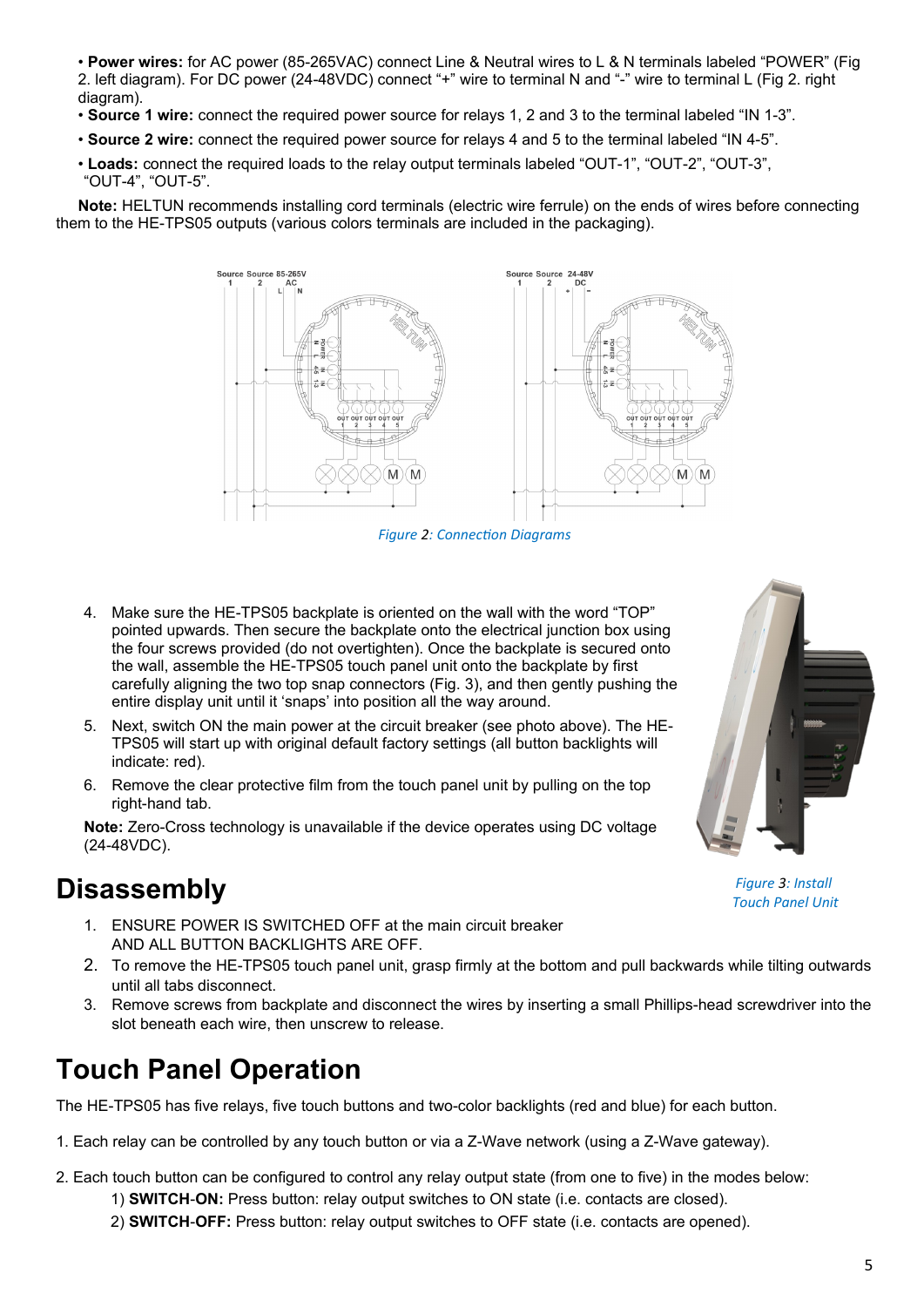3) **TIMER: ON>OFF:** Press button: relay output switches to ON for the specified time, then reverts to OFF. (Tip: This function is useful to open/close garage doors, blinds, curtains, etc.)

4) **TIMER REVERSED: OFF>ON:** Press button: relay output switches to OFF for the specified time then reverts to ON. (Tip: This function is useful for switching off security systems for a short time.)

Note: Time can be configured from 0 sec to 43200 sec (12 hours).

5) **INVERSE STATE:** Press button: relay output inverts state: (ON to OFF) or (OFF to ON).

6) **TWO-BUTTON INVERSE:** When two buttons are in Inverse mode, after pressing a button the corresponding relay (connected to that button) inverts its state: (from ON to OFF, or from OFF to ON) and the second relay will be switched OFF.

**Note:** In this mode both relays cannot be switched ON simultaneously. Can be used for motors direction control.

7) **MOMENTARY:** When the button is held the relay output is ON, as soon as the button is released the relay output state changes to OFF.

8) **MOMENTARY REVERSED:** When the button is held the relay output is OFF, as soon as the button is released the relay output state changes to ON.

9) **ROLLER SHUTTER:** When two relays are connected to the same button, they will operate in 'roller shutter' mode. After entering this mode, relays will switch to OFF state, and never switch ON simultaneously. The relay behavior is as follows for this four-touch cycle (in this order):

- 1<sup>st</sup> press: first relay will be switched ON, second relay will be switched OFF
- 2<sup>nd</sup> press: both relays will be switched OFF
- 3<sup>rd</sup> press: second relay will be switched ON, first relay will be switched OFF
- 4<sup>th</sup> press: both relays will be switched OFF

The above mentioned two relays are defined according to parameters 40 & 41 (e.g. if "54" is set as the parameter value, it means the fifth relay and fourth relay will be operated in inverse mode). **Note:** This can be used to control motor directions with one button only.

Each touch button can also be used to run scenarios or change modes in the connected gateway or associated devices.

3. Each button's backlight can be configured as follows to indicate:

- a) Relay output state
- b) Touch button state
- c) Mode state in connected gateway
- d) Associated device state

**Note:** It is possible to choose the light color for each state (red for ON and blue for OFF, or blue for ON and red for OFF).

If the HE-TPS05 is associated with a Z-Wave gateway, the scene controller, light, temperature & humidity sensor info, and ten binary switches will appear. The scene controller indicates which button was pressed, held, or released and allows the running of scenes on the Z-Wave gateway. The first five binary switches indicate, and allow the control of, the button backlights. The remaining five binary switches indicate and control the relay outputs.

## <span id="page-5-1"></span>**Scenarios**

Scenarios can be created that allow connected devices to be triggered by a sensor or onboard Real Time Clock (RTC). The HE-TPS05 has built-in temperature, humidity, and ambient temperature sensors and includes a very flexible, userfriendly interface for customizing scenarios. In addition to the physical sensors, time may be used as a control source. The user has to configure the output number, state, sensor type, state change condition, and threshold in the Parameters (from 42 - 51) which will trigger the scenes.

# <span id="page-5-0"></span>**Factory Reset (RES)**

To reset the HE-TPS05 to factory defaults, simultaneously press the two bottom buttons and single central touch button, and hold all three for five seconds. If successful, the two upper buttons will turn blue for three seconds then the device will restart.

**NOTE:** This factory reset procedure will change all parameters to the original factory default values and will also exclude the device from any associated Z-Wave network.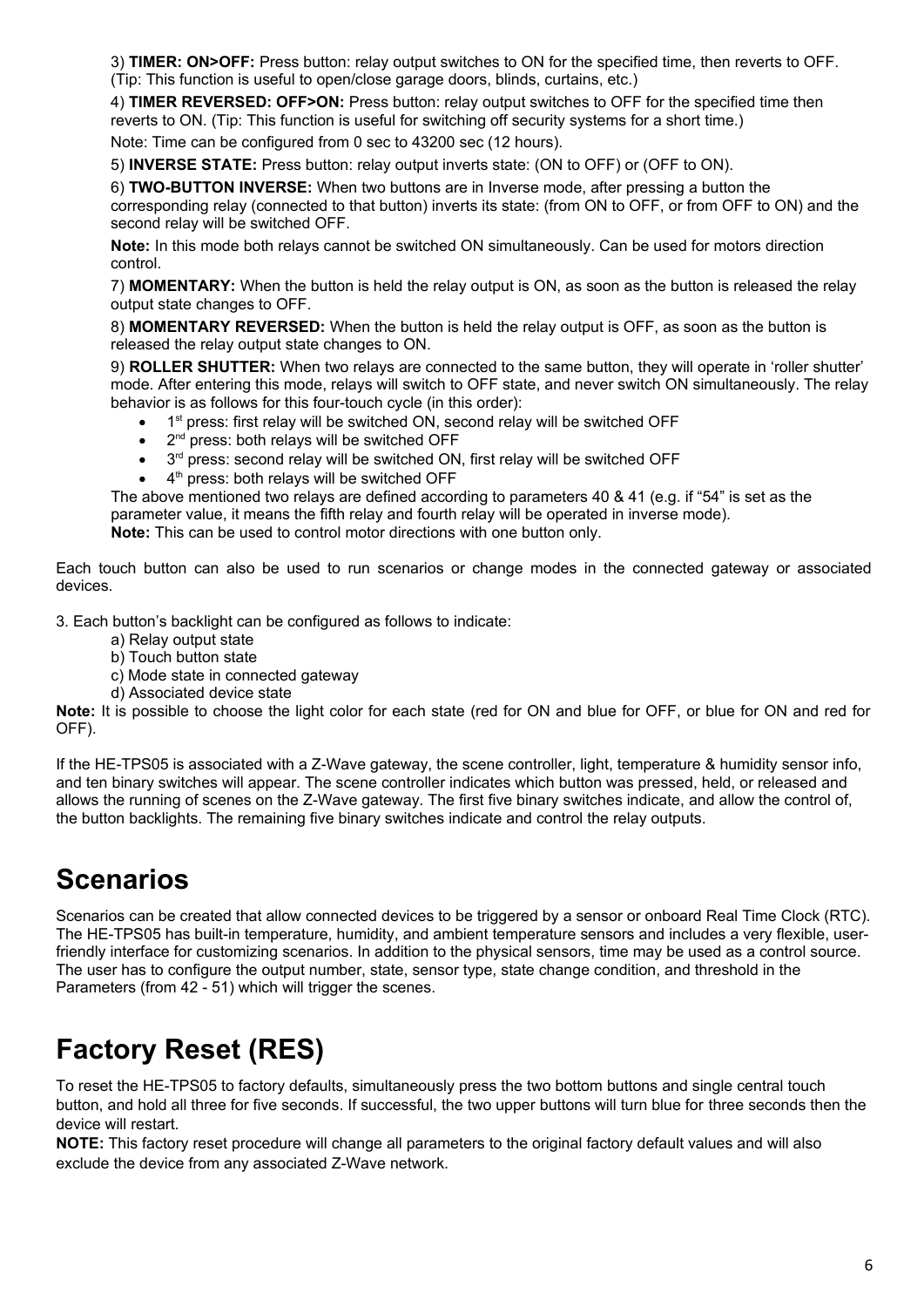## <span id="page-6-4"></span>**Power and Energy Consumption**

The HE-TPS05 monitors all connected loads active (i.e. 'real time') power, and total energy consumption, through software energy consumption logic. This data is periodically reported to the main Z-Wave controller according to Parameter 05.

**Total Energy Consumption** is the electrical power being used by connected device in real time during use. Power usage is calculated by the software using the values that were manually set when configuring Parameters 52-56, multiplied by the time tracked when the HE-TPS05 corresponding output was in an ON state. Using your connected device's power consumption specification (see associated owner's manual), set the load in Watts for: "OUT-1" in Parameters 52, "OUT-2" in Parameter 53, "OUT-3" in Parameter 54, "OUT-4" in the Parameter 55, and "OUT-5" in Parameter 56.

#### **Resetting Cumulative Consumption Memory:**

The HE-TPS05 enables you to erase stored consumption data through the Z-Wave network as follows:

1. Make sure the HE-TPS05 is powered.

2. If not already done so, include the device into Z-Wave Gateway network

3. Reset memory consumption data using the Reset Command in COMMAND\_CLASS\_METER (see the Gateway owner's manual).

**Note:** Power cycling the HE-TPS05 (On>Off>On) will not erase the consumption data as it is stored in non-volatile memory.

# <span id="page-6-3"></span>**Z-Wave Network**

The HE-TPS05 may be operated in any Z-Wave network with other Z-Wave-certified devices from other manufacturers. The HELTUN HE-TPS05 will act as a 'repeater' (i.e. 'range extender') for other devices regardless of manufacturer or brand to increase the reliability of the overall network.

### <span id="page-6-2"></span>**Adding HE-TPS05 to a Z-Wave network**

To add the HE-TPS05 to a Z-Wave Network (i.e. "inclusion"), do the following:

- 1. Start the inclusion mode from the gateway / controller
- 2. To start the inclusion process on the HE-TPS05, simultaneously press the two bottom touch buttons and hold them for three seconds.
- 3. The two upper buttons will then sequentially blink 'blue-red'
- 4. If the inclusion has been successful, the two upper buttons will turn blue for three seconds.
- 5. If the inclusion was not successful, the two upper buttons will turn red for three seconds. In that case repeat the inclusion process.

### <span id="page-6-1"></span>**Removing HE-TPS05 from a Z-Wave network**

To remove the HE-TPS05 from a Z-Wave Network (i.e. "exclusion"), do the following:

- 1. Start the exclusion mode from the gateway/controller.
- 2. To start the exclusion process on the HE-TPS05, simultaneously press the two bottom touch buttons and hold them for three seconds.
- 3. Two upper buttons will sequentially blink blue-red.
- 4. If the exclusion has been successful, the two upper buttons will turn red for three seconds.
- 5. If the exclusion was not successful, the two upper buttons will turn blue for three seconds. In that case repeat the exclusion process.

**Note:** If the HE-TPS05 has previously been part of a Z-Wave network and has not been excluded since, inclusion is not possible without first performing an exclusion or Factory Reset procedure.

## <span id="page-6-0"></span>**Security**

S0, S2 unauthorized, and S2 authorized Inclusion Modes are supported. If you use the S2 authorized Inclusion mode, the 'security key' (DSK provided on the HE-TPS05 Security Card) should be used during the inclusion process. **Note:** Be sure to save this key. Without the key, it is impossible to perform an inclusion in S2 authorized mode.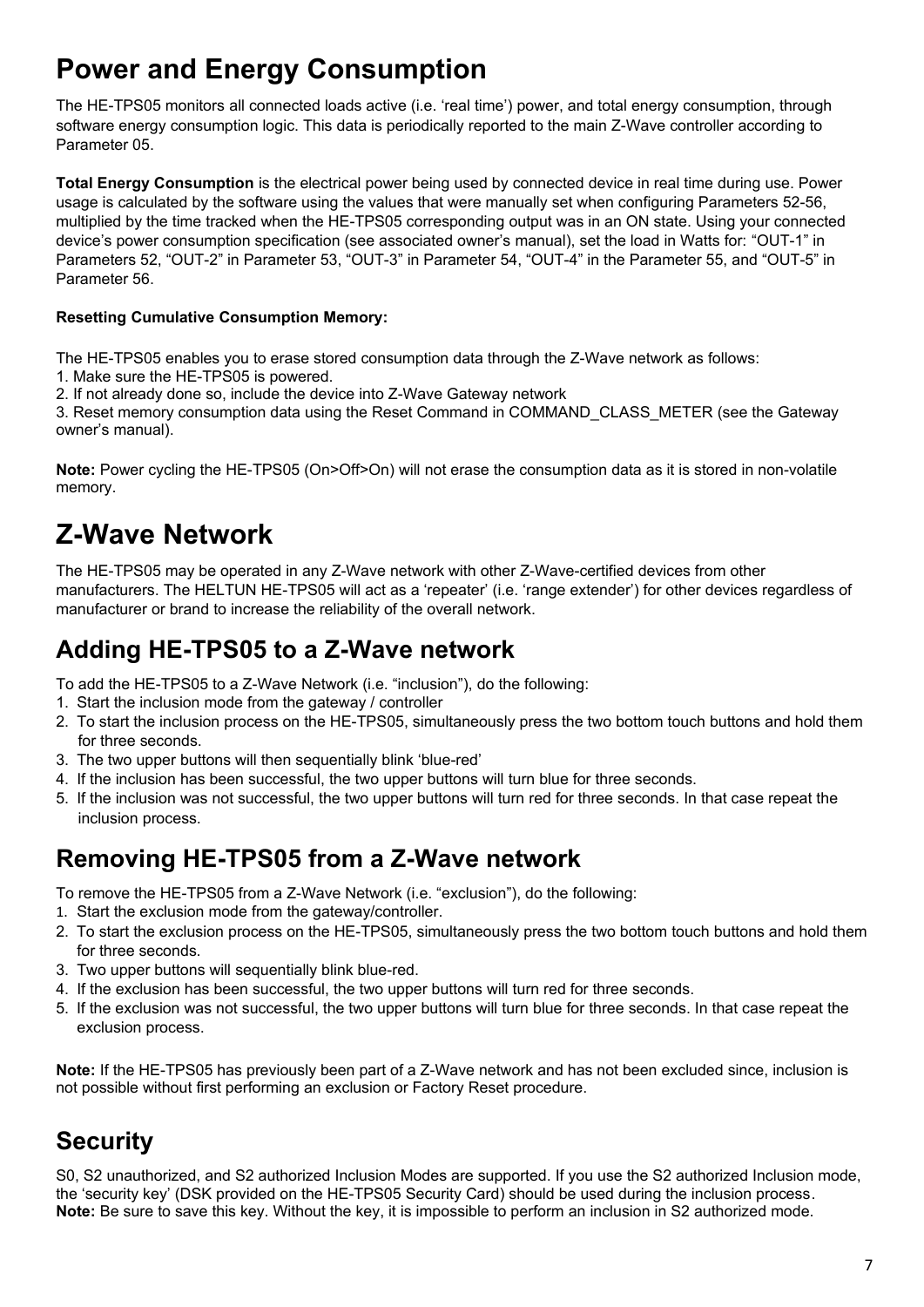## <span id="page-7-2"></span>**SmartStart**

SmartStart-enabled products can be added to a Z-Wave network by scanning the Z-Wave QR Code shown on the product with gateways/ controllers that allow for SmartStart inclusion. In this case, no further action will be required and the SmartStart product will be added automatically within ten minutes of being turned on in the vicinity of a network.

To add the HE-TPS05 to a Z-Wave network using **SmartStart**:

- 1. Set the main controller in Security S2 Authenticated "Add Mode"
- 2. Input the HE-TPS05 DSK code to the controller
- 3. Power on the device.
- 4. Wait for the inclusion process to complete.
- 5. A successful "Add" will be confirmed by a message on the Z-Wave controller.

**Note:** The device DSK and QR code are printed on the HE-TPS05 back panel plus on the additional Security Card included in the HE-TPS05 packaging.

### <span id="page-7-1"></span>**Firmware OTA Update**

To wirelessly update the HE-TPS05 firmware, follow these steps:

- 1. Check the device current firmware version in the gateway/controller.
- 2. Start the process from the Z-Wave gateway/controller.
- 3. Download the latest firmware that corresponds to the HE-TPS05 (see <https://www.heltun.com/support>)
- 4. Set the main controller in Firmware OTA ("over-the-air") Update Mode (see the gateway/controller manual).
- 5. As soon as the Firmware update begins, all buttons will sequentially blink blue-red (this will take a few minutes).
- 6. When the Firmware has updated, all button backlights will turn off for two seconds and the HE-TPS05 will reboot.
- 7. When the update has been completed, the HE-TPS05 will return to normal operation.
- 8. If desired, verify the update was successful by checking firmware version from the gateway/controller.

### <span id="page-7-0"></span>**Associations**

Association enables the HE-TPS05 to control up to 20 other Z-Wave devices over the network. The HE-TPS05 has 11 Endpoints and 21 Association Groups. Each Association Group (except group 1) may include one other device from different brands and/or manufacturers.

### **EndPoint 0 Groups:**

The Root Device (EndPoint 0) of HE-TPS05 has 21 association groups

**Group 1 – "Lifeline":** reports state of the device and is used to communicate with the Z-Wave gateway. This group supports one Node.

**Note:** It is not recommended to modify this group.

**Group 2 – "Touch 1 Basic Set":** is assigned to touch N1. Is used to send Basic Set ON (value 255) and Basic Set OFF (value 0) commands to the associated devices. The group supports one Node.

**Group 3 – "Touch 1 Multilevel Set":** is assigned to touch N1. It sends MULTILEVEL SWITCH command class frame when touch N1 was held. Is used to send UP/DOWN command to the associated devices. The group supports one Node.

**Group 4 – "Touch 2 Basic Set":** is assigned to touch N2. Is used to send Basic Set ON (value 255) and Basic Set OFF (value 0) commands to the associated devices. The group supports one Node.

**Group 5 – "Touch 2 Multilevel Set":** is assigned to touch N2. It sends MULTILEVEL SWITCH command class frame when touch N2 was held. Is used to send UP/DOWN command to the associated devices. The group supports one Node.

**Group 6 – "Touch 3 Basic Set":** is assigned to touch N3. Is used to send Basic Set ON (value 255) and Basic Set OFF (value 0) commands to the associated devices. The group supports one Node.

**Group 7 – "Touch 3 Multilevel Set":** is assigned to touch N3. It sends MULTILEVEL SWITCH command class frame when touch N3 was held. Is used to send UP/DOWN command to the associated devices. The group supports one Node.



*Figure 4: Security Code & QR Code*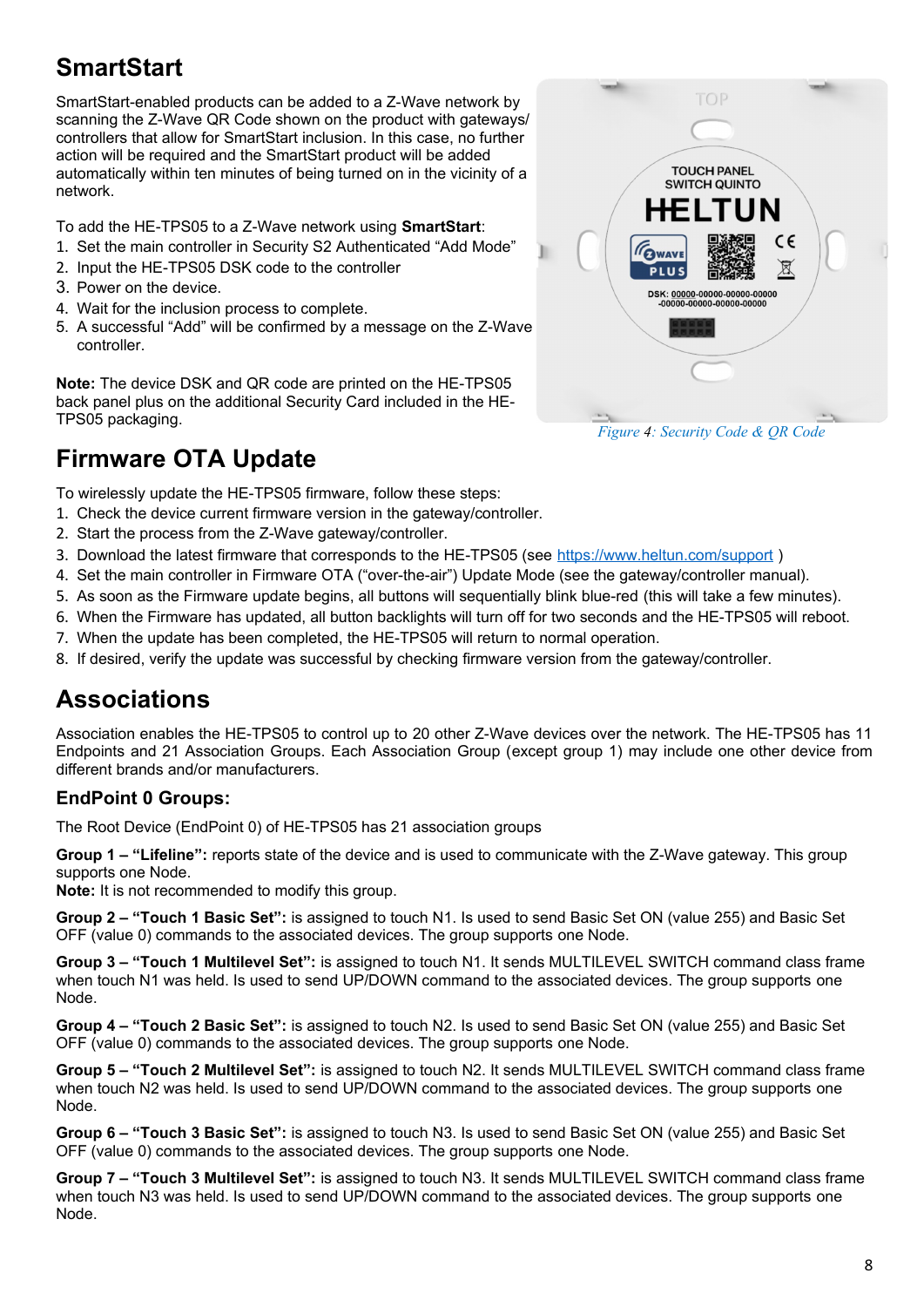**Group 8 – "Touch 4 Basic Set":** is assigned to touch N4. Is used to send Basic Set ON (value 255) and Basic Set OFF (value 0) commands to the associated devices. The group supports one Node.

**Group 9 – "Touch 4 Multilevel Set":** is assigned to touch N4. It sends MULTILEVEL SWITCH command class frame when touch N4 was held. Is used to send UP/DOWN command to the associated devices. The group supports one Node.

**Group 10 – "Touch 5 Basic Set":** is assigned to touch N5. Is used to send Basic Set ON (value 255) and Basic Set OFF (value 0) commands to the associated devices. The group supports one Node.

**Group 11 – "Touch 5 Multilevel Set":** is assigned to touch N5. It sends MULTILEVEL SWITCH command class frame when touch N5 was held. Is used to send UP/DOWN command to the associated devices. The group supports one Node.

**Group 12 – "LED 1 Basic Set":** is assigned to LED N1. Is used to send Basic Set ON (value 255) and Basic Set OFF (value 0) commands to the associated devices. The group supports one Node.

**Group 13 – "LED 2 Basic Set":** is assigned to led N2. Is used to send Basic Set ON (value 255) and Basic Set OFF (value 0) commands to the associated devices. The group supports one Node.

**Group 14 – "LED 3 Basic Set":** is assigned to led N3. Is used to send Basic Set ON (value 255) and Basic Set OFF (value 0) commands to the associated devices. The group supports one Node.

**Group 15 – "LED 4 Basic Set":** is assigned to led N4. Is used to send Basic Set ON (value 255) and Basic Set OFF (value 0) commands to the associated devices. The group supports one Node.

**Group 16 – "LED 5 Basic Set":** is assigned to led N5. Is used to send Basic Set ON (value 255) and Basic Set OFF (value 0) commands to the associated devices. The group supports one Node.

**Group 17 – "Relay 1 Basic Set":** is assigned to relay N1. Is used to send Basic Set ON (value 255) and Basic Set OFF (value 0) commands to the associated devices. The group supports one Node.

**Group 18 – "Relay 2 Basic Set":** is assigned to relay N2. Is used to send Basic Set ON (value 255) and Basic Set OFF (value 0) commands to the associated devices. The group supports one Node.

**Group 19 – "Relay 3 Basic Set":** is assigned to relay N3. Is used to send Basic Set ON (value 255) and Basic Set OFF (value 0) commands to the associated devices. The group supports one Node.

**Group 20 – "Relay 4 Basic Set":** is assigned to relay N4. Is used to send Basic Set ON (value 255) and Basic Set OFF (value 0) commands to the associated devices. The group supports one Node.

**Group 21 – "Relay 5 Basic Set":** is assigned to relay N5. Is used to send Basic Set ON (value 255) and Basic Set OFF (value 0) commands to the associated devices. The group supports one Node.

#### **EndPoints 1-10 Groups:**

**Group 1 – "Lifeline":** reports state of the device and used to communicate with the Z-Wave gateway. The group supports one Node.

**Note:** It is not recommended to modify this group.

**Group 2 – "Basic Set":** Is used to send Basic Set ON (value 255) and Basic Set OFF (value 0) commands to the associated devices. The group supports one Node and it is mapped to EndPoint 0 groups.

Here is a truth table for EndPoints 1-10 groups mapping to root device (EndPoint 0) groups:

| <b>EndPoints 1-10 groups</b>               | Root (EndPoint 0) groups       |
|--------------------------------------------|--------------------------------|
| Endpoint 1, Group 2 - "LED 1 Basic Set"    | Group 12 - "LED 1 Basic Set"   |
| Endpoint 2, Group 2 - "LED 2 Basic Set"    | Group 13 - "LED 2 Basic Set"   |
| Endpoint 3, Group 2 - "LED 3 Basic Set"    | Group 14 - "LED 3 Basic Set"   |
| Endpoint 4, Group 2 - "LED 4 Basic Set"    | Group 15 - "LED 4 Basic Set"   |
| Endpoint 5, Group 2 - "LED 5 Basic Set"    | Group 16 - "LED 5 Basic Set"   |
| Endpoint 6, Group 2 - "Relay 1 Basic Set"  | Group 17 - "Relay 1 Basic Set" |
| Endpoint 7, Group 2 - "Relay 2 Basic Set"  | Group 18 - "Relay 2 Basic Set" |
| Endpoint 8, Group 2 - "Relay 3 Basic Set"  | Group 19 - "Relay 3 Basic Set" |
| Endpoint 9, Group 2 - "Relay 4 Basic Set"  | Group 20 - "Relay 4 Basic Set" |
| Endpoint 10, Group 2 - "Relay 5 Basic Set" | Group 21 - "Relay 5 Basic Set" |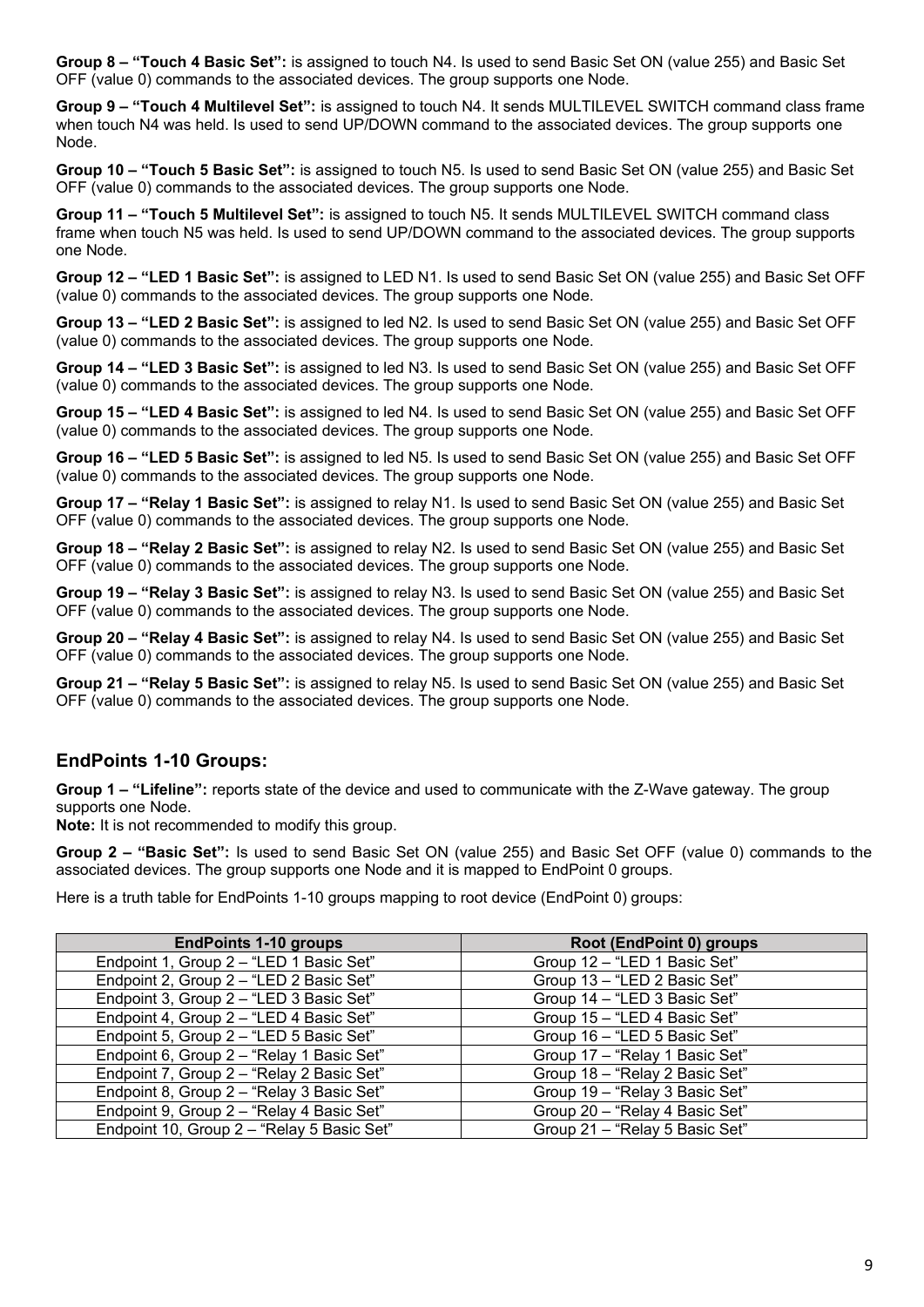### <span id="page-9-1"></span>**Gateway compatibility requirement**

In order to make a reliable connection and data exchange with the gateway make sure that the Gateway/controller is multi-channel capable. The gateway/controller lifeline association should be configure as a "multi-channel association." Some Gateways need this option to be manually configured.

**Note: Fibaro Home Center 2**: In order to enable correct communications between a Fibaro Gateway/Controller and the HE-TPS05, the lifeline association should be configured as a "multi-channel association." Make sure that only the Multi-channel association check box is selected under Device > Settings > Advanced > Setting Association > Group1 tab (lifeline).

**Note:** By default, there are two checkboxes for Single-channel and Multi-channel associations. Please deselect the checkbox under Single-channel associations.

### <span id="page-9-0"></span>**Z-Wave Plus v2 Specifications**

Generic Device Class: GENERIC\_TYPE\_WALL\_CONTROLLER Specific Device Class: SPECIFIC\_TYPE\_NOT\_USED

#### **Supported Command Classes**

| <b>Command Class</b>                           | <b>Version</b> | <b>Secure</b> |
|------------------------------------------------|----------------|---------------|
| COMMAND CLASS ZWAVEPLUS INFO [0x5E]            | V <sub>2</sub> |               |
| COMMAND CLASS ASSOCIATION [0x85]               | V <sub>2</sub> | <b>YES</b>    |
| COMMAND CLASS ASSOCIATION GRP INFO [0x59]      | V <sub>3</sub> | <b>YES</b>    |
| COMMAND CLASS MULTI CHANNEL ASSOCIATION [0x8E] | V <sub>3</sub> | <b>YES</b>    |
| COMMAND CLASS MULTI CHANNEL [0x60]             | V <sub>4</sub> | <b>YES</b>    |
| COMMAND CLASS SWITCH_BINARY [0x25]             | V <sub>2</sub> | <b>YES</b>    |
| COMMAND CLASS CENTRAL SCENE [0x5B]             | V3             | <b>YES</b>    |
| COMMAND CLASS SENSOR MULTILEVEL [0x31]         | V11            | <b>YES</b>    |
| COMMAND CLASS METER [0x32]                     | V <sub>5</sub> | <b>YES</b>    |
| COMMAND CLASS CLOCK [0x81]                     | V <sub>1</sub> | YES.          |
| COMMAND CLASS TRANSPORT SERVICE [0x55]         | V <sub>2</sub> |               |
| COMMAND CLASS SECURITY [0x98]                  | V <sub>1</sub> |               |
| COMMAND CLASS SECURITY 2 [0x9F]                | V <sub>1</sub> |               |
| COMMAND CLASS VERSION [0x86]                   | V3             | <b>YES</b>    |
| COMMAND CLASS MANUFACTURER SPECIFIC [0x72]     | V <sub>2</sub> | <b>YES</b>    |
| COMMAND CLASS DEVICE RESET LOCALLY [0x5A]      | V <sub>1</sub> | <b>YES</b>    |
| COMMAND CLASS POWERLEVEL [0x73]                | V <sub>1</sub> | <b>YES</b>    |
| COMMAND CLASS SUPERVISION [0x6C]               | V <sub>1</sub> |               |
| COMMAND CLASS INDICATOR [0x87]                 | V3             | <b>YES</b>    |
| COMMAND CLASS CONFIGURATION [0x70]             | V4             | <b>YES</b>    |
| COMMAND CLASS APPLICATION STATUS [0x22]        | V <sub>1</sub> |               |
| COMMAND CLASS FIRMWARE UPDATE MD [0x7A]        | V <sub>5</sub> | <b>YES</b>    |
| COMMAND_CLASS_BASIC [0x20]                     | V <sub>2</sub> | <b>YES</b>    |

#### **Meter Command Class:**

| <b>Meter</b><br>'vpe | ਤੇcale                 | Rate<br><b>vpe</b> | Precision | Size |
|----------------------|------------------------|--------------------|-----------|------|
| Electric [0x01]      | kWh [0x00]<br>Electric | Import [0x01'      |           |      |
| Electric [0x01]      | W [0x02]<br>Electric   | [0x01]<br>mport    |           |      |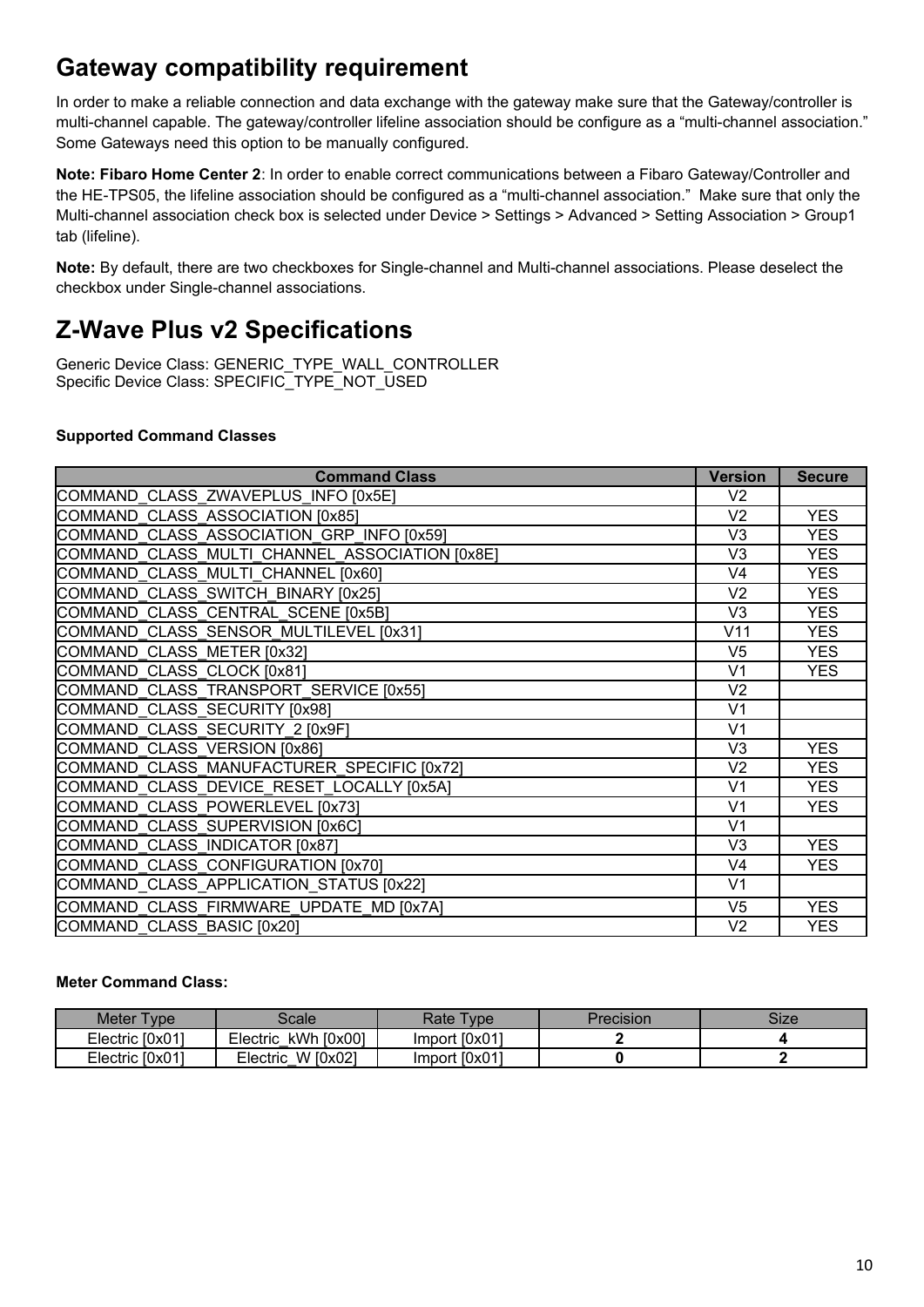### <span id="page-10-2"></span>**HE-TPS05 Settings Using Z-Wave Protocol (Gateway)**

All configuration parameters are accessed through COMMAND\_CLASS\_CONFIGURATION

### <span id="page-10-1"></span>**Time Configuration**

#### **Parameter 01 – Time correction by controller**

If this Parameter value = 1 and the HE-TPS05 is connected to a Z-Wave gateway, the HE-TPS05 time and day will be periodically polled and corrected from the gateway. To switch off auto-correction set the Parameter value to 0. The factory default value is 1.

**Note.** When auto-correction is turned off, the gateway will set the time once during the device inclusion to the Z-Wave network time.

#### **Parameter 02 – Week Day**

This parameter allows manually adjustment of the day of the week in case the HE-TPS05 is not connected to any Z-Wave gateway, or Parameter 01 (auto-correction) is selected as 0. The factory-default value is 1. 1=Monday, 2=Tuesday, 3=Wednesday, 4=Thursday, 5=Friday, 6=Saturday, 7=Sunday.

#### **Parameter 03 – Hour**

This Parameter allows manual adjustment of **Time: Hours**.

#### **Parameter 04 – Minute**

This Parameter allows manual adjustment of **Time: Minutes**.

### <span id="page-10-0"></span>**Sensor Configuration**

#### **Parameter 05 – Energy Consumption Meter Consecutive Report Interval**

This Parameter defines the interval between consecutive reports of real time and cumulative energy consumption data to the gateway. The value can be adjusted from 1 min. to 120 min. The factory default value is 10 min. **Note:** If the sensor readings change, the device will send the report to the gateway regardless of this parameter value. In order to not increase traffic on your network, it is not recommended to reduce the value of this parameter.

#### **Parameter 06 – Sensor Consecutive Report Interval**

When the HE-TPS05 is connected to a Z-Wave gateway (controller), it periodically sends the gateway reports from room temperature, humidity, and light sensors even if there aren't any changes in those values. This Parameter defines the interval between consecutive reports. The value can be adjusted from 1 min. to 120 min. The factory default value is ten minutes.

**Note:** If the sensor readings change, the device will send a report to the gateway regardless of parameter value. In order to not increase network traffic, don't reduce the value of this parameter. We recommend reducing the value of this parameter only in cases of poor connection, when reports from the device do not always reach the gateway.

#### **Parameter 07 – Air Temperature Sensors Report Threshold**

This parameter determines the change in temperature level (in °C) that results in a temperature sensor report being sent to the gateway. The value of this parameter should be x10, (e.g. for 0.4°C, use the value "4"). For example, if the parameter value is 3 and sensor reading is 24.0°C the HE-TPS05 will send new sensor readings to the gateway only when the temperature reaches 24.3°C and above, or 23.7°C and below. Values from "1" (0.1°C) to "100" (10.0°C) may be selected. Use the value "0" if there is a need to stop sending the reports. The factory-default value is "5" (0.5°C). **Note:** The HE-TPS05 sensor is very sensitive to ambient temperature changes and can often detect shifts as small as ±0.1°C. Therefore, HELTUN recommends setting this parameter at "2" (0.2°C) or above, to reduce the data transfer load across your Z-Wave network.

#### **Parameter 08 – Humidity Sensor Report Threshold**

This parameter determines the percentage (%) change in humidity level that results in a humidity sensor report being sent to the gateway. For example, if the parameter value is 40% and sensor reading is 10% the HE-TPS05 will send a new sensor reading to the gateway only in cases where the humidity is 50% and above, or 30% and below. Values from 1% to 25% may be selected. Use the value "0" if there is a need to stop sending the reports. The factory-default value is "2" (2%).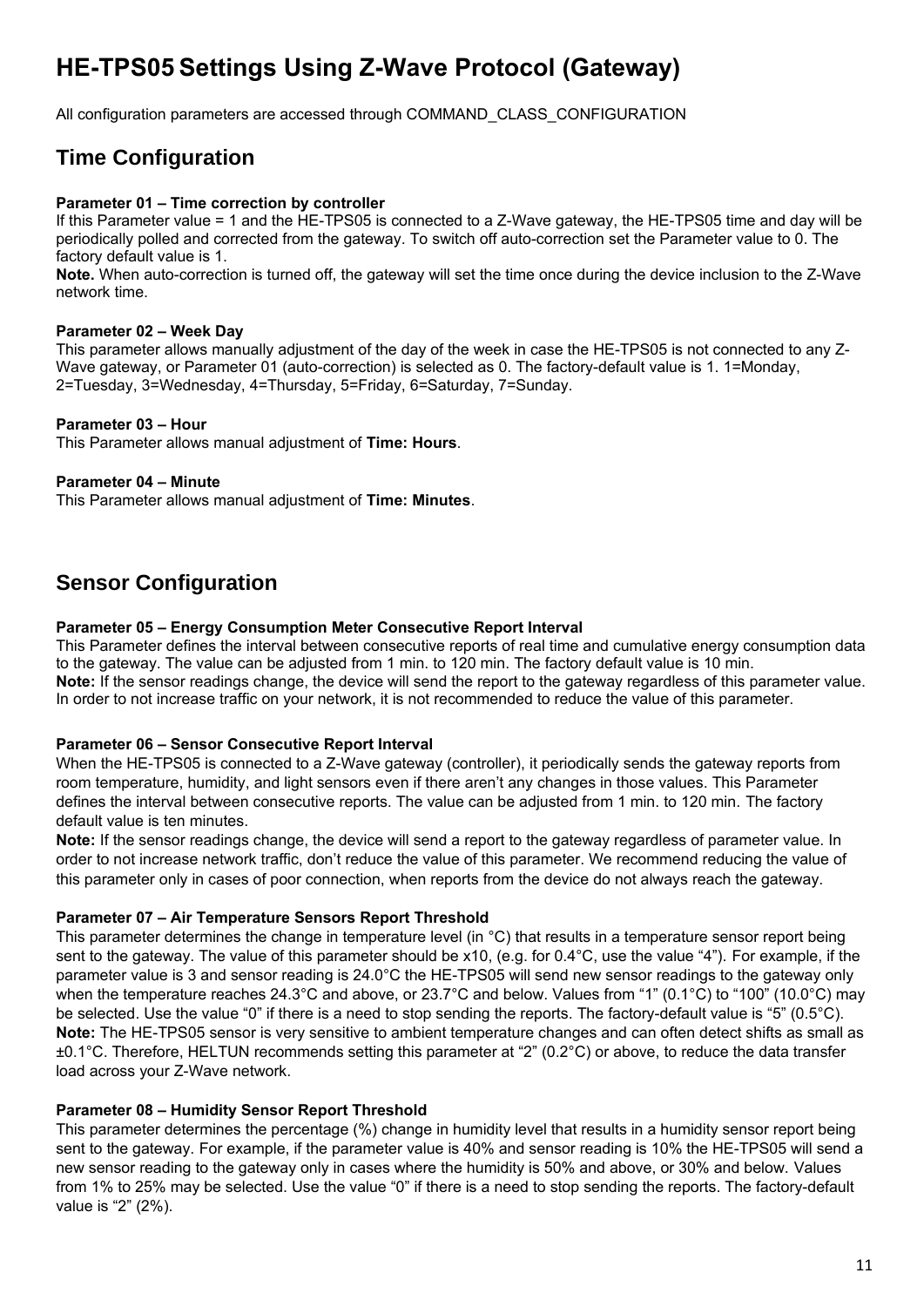**Note:** The HE-TPS05 sensor is very sensitive to ambient humidity changes and can often detect shifts as small as ±1%. Therefore, HELTUN recommends setting this parameter at 2% or above, to reduce the data transfer load across your Z-Wave network.

#### **Parameter 09 – Light Sensor Report Threshold**

This parameter determines the percentage (%) change in ambient illumination that results in a light sensor report being sent to the gateway. A value from 10% to 90% may be selected. Use the value "0" if there is a need to stop sending the reports. The factory-default value is "50" (50%).

**Note:** The HE-TPS05 sensor is very sensitive to changes in ambient illuminance and can often detect shifts as small as ±1%. Therefore, HELTUN recommends selecting a large threshold (between 50% - 90%) to reduce the data transfer load across your Z-Wave network.

#### **Parameter 10 – Touch Buttons Sensitivity Threshold**

This parameter adjusts Touch Button Sensitivity from level 10 (very sensitive) to 50 (minimal sensitivity). The factorydefault value is 15.

**Note:** Setting the sensitivity too high can lead to false touch detection. We recommend not changing this Parameter unless there is a need to do so.

#### **Parameter 11 – Temperature Sensor Calibration**

This parameter defines the offset value for the air temperature sensor. If the internal temperature sensor is not correctly calibrated then it may be manually calibrated by adjusting the values up to +/- 10.0°C. This offset value will be added or subtracted from the internal air temperature sensor reading. The offset value should be multiplied by 10. For example, to make the offset –1.5°C, set the parameter value to "–15". The factory-default value is "0" (0.0°C).

### <span id="page-11-0"></span>**BACKLIGHT**

The HE-TPS05 has two brightness levels for its button backlights: 1) **Active Level** – when a button is touched, its backlight become brighter, and 2) **Inactive Level** – after two seconds of inactivity all backlights dim. The actual brightness level may be adjusted manually or automatically.

#### **Parameter 12 – Active State Backlight Color**

Choose the value "1" if you wish the backlight active state to be blue, and the inactive state to be red (default). Choose the value "0" if you wish the backlight active state to be red, and the inactive state to be blue. The factory-default value is "1."

#### **Parameter 13 – Backlight Auto-Brightness Control**

The HE-TPS05 can adjust its backlight level automatically depending on the ambient room brightness. If the Parameter value = "0" Inactive Level brightness will be controlled manually and set to the level defined by Parameter 14.

If the Parameter value = "1" Inactive Level brightness will be controlled automatically depending on the room illumination.

The factory-default value is 1.

#### **Parameter 14 – Backlight Brightness (Manual Mode)**

The Backlight Brightness Level Parameter will take effect when Parameter 13 is set to Manual Control (value = 0). The brightness may then be manually adjusted in Parameter 14 from 1 (lowest) to 15 (brightest). The factory-default value is 10.

#### **Parameters 15-19 – Button Backlight Control Source**

- 0 Backlight is disabled (both color LEDs are turned off)
- 1 Controlled by touch button
- 2 Controlled by gateway or associated device

The factory-default value: "1"

#### **Parameters 20-24 – Touch Button Number for Relays Output Control**

- 0 Controlled by gateway or associated device
- 1 Controlled by touch button N1 (Top Left)
- 2 Controlled by touch button N2 (Top Right)
- 3 Controlled by touch button N3 (Bottom Left)
- 4 Controlled by touch button N4 (Bottom Right)
- 5 Controlled by touch button N5 (Center)

Factory default value: Each relay corresponds to its button (e.g. for Relay "3" the default value is touch button "3")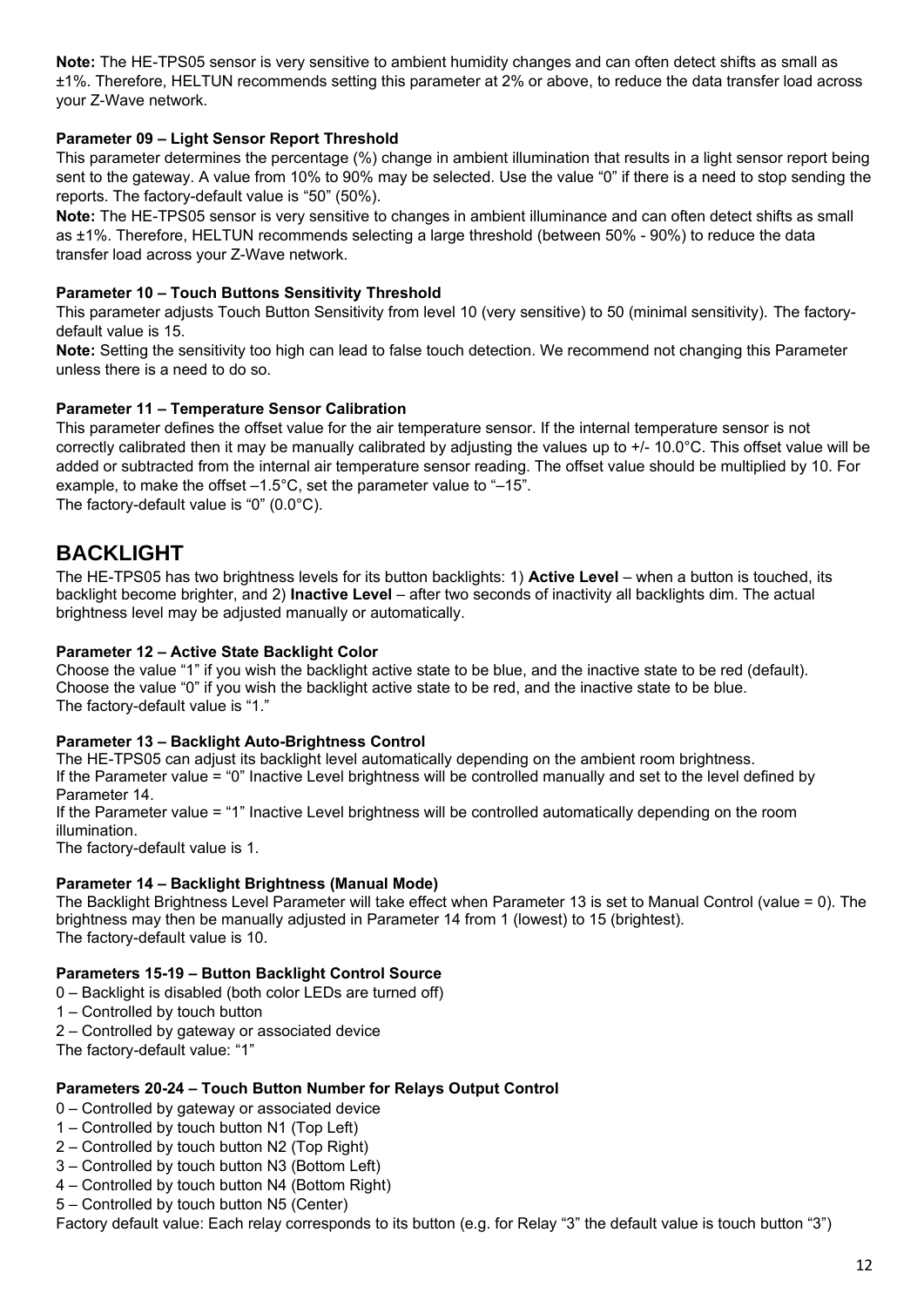#### **Parameters 25-29 – Hold Control Mode.**

- 0 Hold function is disabled
- 1 Operate like click

2 – When the button is held the relay output state is ON, as soon as the button is released the relay output state changes to OFF (momentary switch).

3 – When the button is held the relay output state is OFF, as soon as the button is released the relay output state changes to ON (momentary switch).

Factory default value: 1

#### **Parameters 30-34 – Click control mode**

#### 0 – Click function disabled

- 1 Relay inverts state (toggles ON to OFF, OFF to ON).
- 2 Relay inverts state (toggles ON to OFF, OFF to ON) according to the button backlight state.
- 3 Relay switches to ON state only
- 4 Relay switches to OFF state only

5 – Timer: On>Off Mode: Relay output switches to ON state (contacts are closed) then after a specified time switches back to OFF state (contacts are open). The time is specified in parameters 35-39.

6 – Timer: OFF>ON Mode: Relay output switches to OFF state (contacts are open) then after a specified time switches back to ON state (contacts are closed). The time is specified in Parameters 35-39.

Factory default value: 1

#### **Parameters 35-39 – Relay Timer mode duration**

These parameters specify the duration in seconds for the Timer mode (value 5 or 6 in Parameters 30-34 respectively). Press the button and the relay output goes to ON/OFF for the specified time then changes back to OFF/ON. This function can be used to open/close garage doors, blinds, curtains, etc. or to turn attached devices like security OFF for a short time. The time values can be configured from 0 sec to 43200 sec (12 hours).

Factory default value: "0"

**Note:** If the parameter value is set to "0" it will operate as a short contact (about 0.5 sec).

#### **Parameters 40, 41 – Relay Inverse Mode**

The values in this parameter will specify the relay numbers that will operate in inverse mode. For this purpose, the value will be encoded as a 2-digit number "AB" where "A" is the number of the first relay, and "B" is number of the second relay. For example, if the parameter value is "35" or "53" it means the relays N3 and N5 will operate in inverse mode. Relays can operate in an inverse mode in two different ways:

1. When the first and the second relays are connected to two different buttons. In this case, after pressing a button, the corresponding relay connected to that button will toggle its state ('ON to OFF' or 'OFF to ON'), and the other relay will be switched OFF.

2. When two relays are connected to the same button. In this case, the relays will operate in roller shutter mode and their behavior will follow these four cycles:

- **• 1 st press of button**: the first relay will be switched ON, the second relay will be switched OFF
- **• 2 nd press of button:** both relays will be switched OFF
- **• 3 rd press of button**: the second relay will be switched ON, the first relay will be switched OFF
- **• 4 th press of button**: both relays will be switched OFF

**Note:** In this mode, both relays cannot be switched ON at the same time (i.e. simultaneously).

**Note:** Switching OFF one relay will always operate before switching ON another relay to prevent both relays from being ON at the same time.

**Note:** Two groups of inverse relays can be specified, one group in Parameter 35 another group in Parameter 36

#### **Parameters 42-51- Relays Control by Sensors**

In these parameters, the relay state changes depending on sensor threshold value. For these configurations, parameter values are encoded as 8-digit numbers: (ABCDEFGH).

 $A =$  Relay number (1 through 5)

- B = Control Mode
	- 0-Temperature Sensor, 1-Humidity Sensor,
	- 2-Light Sensor,
	- 3-Time control
- C = State change relative to value in EFGH Condition Value fields (see below) 0-Equal or lower than 1-Equal or higher than
- D: State Change, 0-Switch OFF 1-Switch ON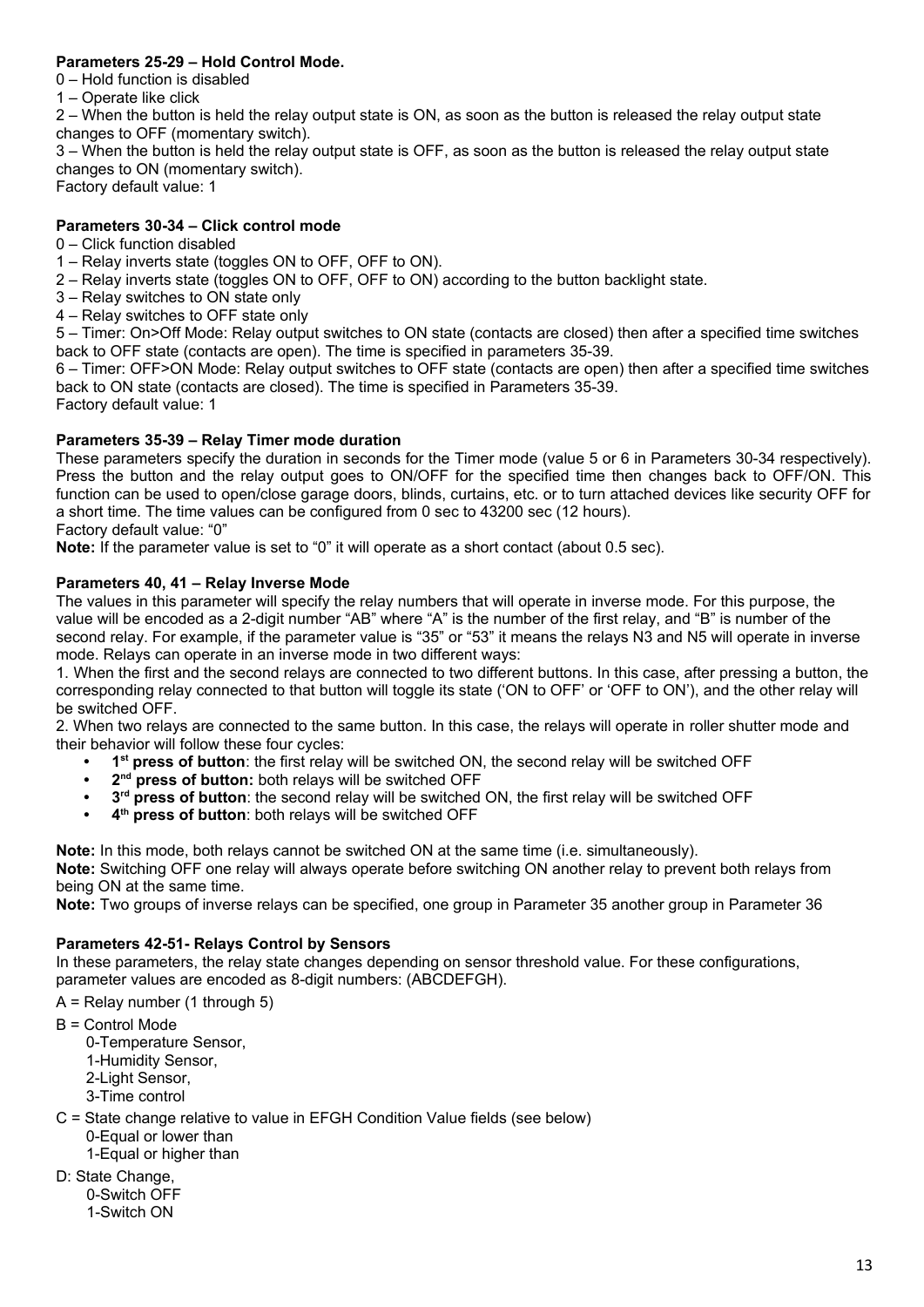#### EFGH: Condition Value

Sensor Value for Control modes 0, 1, and 2, or Time for Control mode 3.

If Time control has been chosen as a source the control mode, the device logic will process values EFGH from 0 to 23:59 (in time measure), all other values will be ignored.

EF represents Hour (0 through 23),

GH represents Minutes (0 through 59).

All other numbers are reserved and will not affect the operation. To disable this option simply set this parameter to 0. The factory-default value: "0"

**Example:** Parameter value 12010050 means A=1 (relay 1 output), B=2 (light sensor), C=0 (value lower than), D=1 (switch relay On), EFGH=0050. In this case if light sensor reading drops below 50 lum the relay 1 output will be switched On.

**Note:** The relays still can be controlled manually using touch buttons according to Parameters 30-34 or via gateway. **Note:** The logic will implement the operation when the sensor value crosses the value in the Parameter. Meaning, that if the logic Switches on the relay and you manually switch it Off, the relay will switch On next time when the value crosses the set parameter.

#### **Parameters 52-56 – Relay Load Power in Watts.**

You may specify load consumption (in Watts) for each relay channel (1 through 5) in order to calculate total energy consumption relative to the time each relay is ON. The factory default-value: 0

#### **Parameters 57-61 – Associations Mode**

These parameters are intended for use when Multilevel Switch Group Associations (Groups 3, 5, 7, 9, & 11) have been activated. They define the logic of values changing if one of the touch buttons has been held for more than one second. They are useful options for controlling dimmers or roller shutter devices in the following three ways: "0" – On each hold event, "UP (brighten)" and "DOWN (dim)" command will be alternately sent to associated devices. "1" – On each hold event, the "UP (brighten)" command will be sent to associated devices. "2" – On each hold event, the "DOWN (dim)" command will be sent to associated devices. The factory-default value: 0

#### **Factory Default Parameters**

| Number          | <b>Size</b> | <b>Name</b>                                 | <b>Default</b><br><b>Description</b>                                                 |                | <b>Available</b><br><b>Values</b> |
|-----------------|-------------|---------------------------------------------|--------------------------------------------------------------------------------------|----------------|-----------------------------------|
| 01              |             | 1 byte TIME CORRECTION                      | Time correction by controller                                                        |                | 0, 1                              |
| 02              |             | 1 byte WEEKDAY                              | <b>Week Day</b>                                                                      | 1              | 1, 2, 3, 4, 5, 6, 7               |
| 03              | 1 byte HOUR |                                             | <b>Time Hour</b>                                                                     | 0              | 0 to 23                           |
| 04              |             | 1 byte MINUTE                               | <b>Time Minute</b>                                                                   | 0              | 0 to 59                           |
| 05              |             | 1 byte METER REPORT INTERVAL                | <b>Energy Consumption Meter</b><br>Consecutive Report Interval, minutes              | 10             | 1 to 120                          |
| 06              |             | 1 byte SENSORS REPORT INTERVAL              | Sensors Consecutive Report Interval                                                  | 10             | 1 to 120                          |
| 07              | 1 byte      | <b>TEMPERATURE REPORT</b><br>THRESHOLD      | Temperature difference to send to<br>controller, value X 10                          | 5              | 0, 1 to 100                       |
| 08              |             | 1 byte HUMIDITY REPORT THRESHOLD            | Humidity difference to send to<br>controller, value X 10                             | $\overline{2}$ | 0, 1 to 25                        |
| 09              |             | 1 byte LIGHT REPORT THRESHOLD               | Luminance difference to send to<br>controller in %                                   | 50             | 0, 10 to 90                       |
| 10              |             | 1 byte TOUCH SENSITIVITY                    | Touch buttons sensitivity:<br>$10 =$ Supper sensitive.<br>$50$ = lowest sensitivity. | 15             | 10 to 50                          |
| 11              |             | 1 byte TEMP SENSOR CORRECTION               | Temperature sensor calibration, x10                                                  | $\mathbf 0$    | $-100$ to $+100$                  |
| 12              |             | 1 byte BACKLIGHT ACTIVE COLOR               | Active state backlight color                                                         | $\mathbf{1}$   | 0, 1                              |
| 13              |             | 1 byte BACKLIGHT AUTO BRIGHTNESS            | Backlight auto-brightness control                                                    | $\mathbf{1}$   | 0, 1                              |
| 14              | 1 byte      | <b>BACKLIGHT MANUAL BRIGHTNESS</b><br>LEVEL | Backlight brightness in manual mode                                                  | 10             | 1 to 15                           |
| 15              |             | 1 byte BACKLIGHT1 CONTROL SOURCE            | Backlight 1 control source                                                           | 1              | 0, 1, 2                           |
| 16              |             | 1 byte BACKLIGHT2 CONTROL SOURCE            | Backlight 2 control source                                                           | 1              | 0, 1, 2                           |
| 17              |             | 1 byte BACKLIGHT3 CONTROL SOURCE            | Backlight 3 control source                                                           | 1              | 0, 1, 2                           |
| 18              |             | 1 byte BACKLIGHT4 CONTROL SOURCE            | Backlight 4 control source                                                           | $\mathbf{1}$   | 0, 1, 2                           |
| 19              |             | 1 byte BACKLIGHT5 CONTROL SOURCE            | Backlight 5 control source                                                           | 1              | 0, 1, 2                           |
| 20              |             | 1 byte RELAY1 CONTROL SOURCE                | Relay 1 control source                                                               | $\overline{1}$ | $0$ to $5$                        |
| 21              |             | 1 byte RELAY2 CONTROL SOURCE                | Relay 2 control source                                                               | $\overline{2}$ | $0$ to $5$                        |
| 22              |             | 1 byte RELAY3 CONTROL SOURCE                | Relay 3 control source                                                               | $\overline{3}$ | $0$ to $5$                        |
| 23              |             | 1 byte RELAY4 CONTROL SOURCE                | Relay 4 control source                                                               | $\overline{4}$ | $0$ to $5$                        |
| $\overline{24}$ |             | 1 byte RELAY5 CONTROL SOURCE                | Relay 5 control source                                                               | $\overline{5}$ | $0$ to $5$                        |
| 25              |             | 1 byte HOLD1 CONTROL MODE                   | Hold control mode for touch button 1                                                 | $\overline{1}$ | 0, 1 to 3                         |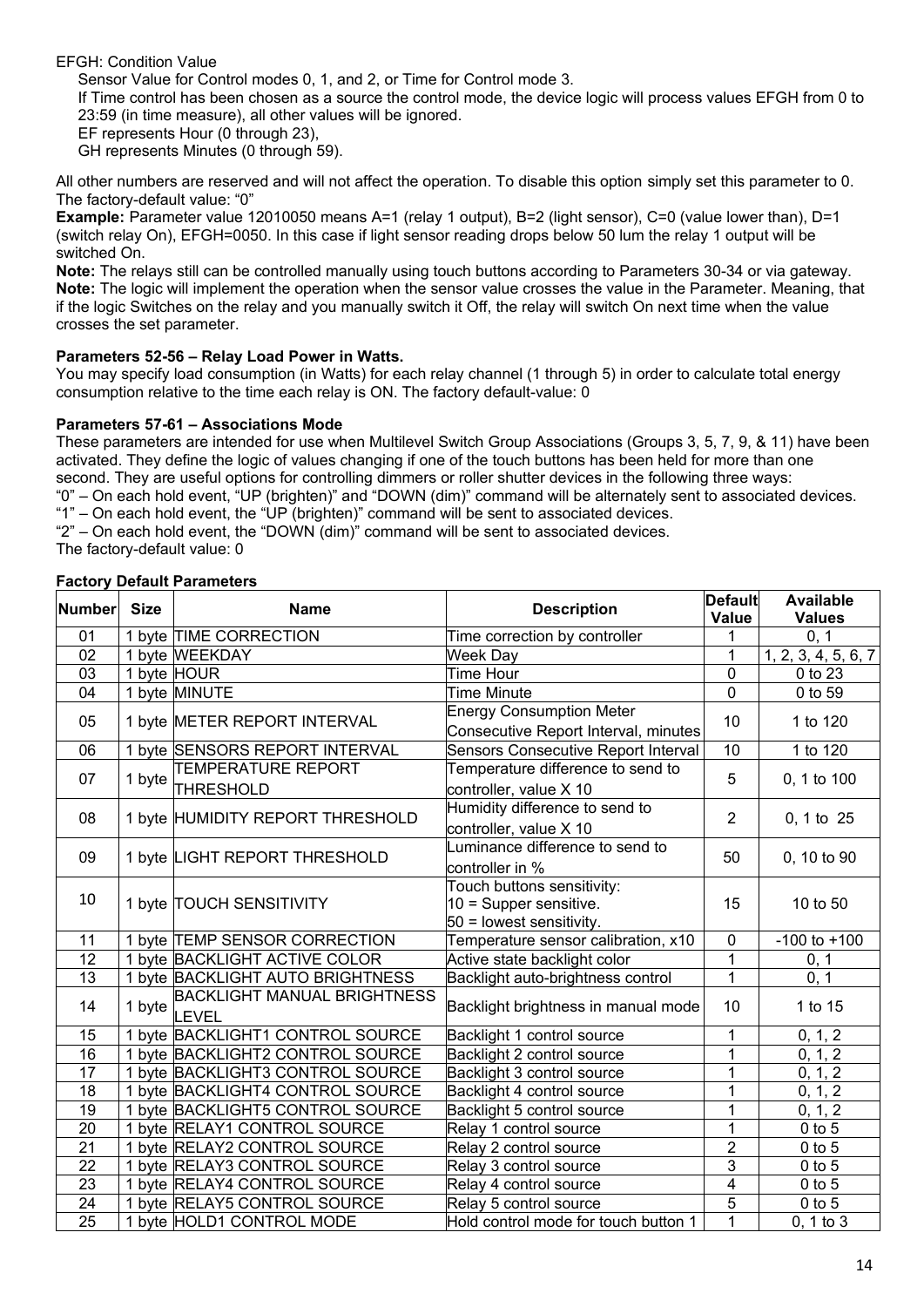| 26 | 1 byte HOLD2 CONTROL MODE        | Hold control mode for touch button 2  | 1              | 0, 1 to 3                    |
|----|----------------------------------|---------------------------------------|----------------|------------------------------|
| 27 | 1 byte HOLD3 CONTROL MODE        | Hold control mode for touch button 3  | 1              | 0, 1 to 3                    |
| 28 | 1 byte HOLD4 CONTROL MODE        | Hold control mode for touch button 4  | 1              | 0, 1 to 3                    |
| 29 | 1 byte HOLD5 CONTROL MODE        | Hold control mode for touch button 5  | 1              | 0, 1 to 3                    |
| 30 | 1 byte CLICK1 CONTROL MODE       | Click control mode for touch button 1 | 1              | 0, 1 to 6                    |
| 31 | 1 byte CLICK2 CONTROL MODE       | Click control mode for touch button 2 | 1              | 0, 1 to 6                    |
| 32 | 1 byte CLICK3 CONTROL MODE       | Click control mode for touch button 3 | 1              | 0, 1 to 6                    |
| 33 | 1 byte CLICK4 CONTROL MODE       | Click control mode for touch button 4 | 1              | 0, 1 to 6                    |
| 34 | 1 byte CLICK5 CONTROL MODE       | Click control mode for touch button 5 | $\overline{1}$ | 0, 1 to 6                    |
| 35 | 2 bytes RELAY1 TIMER DURATION    | Timer mode duration for button 1      | 0              | 0 to 43200                   |
| 36 | 2 bytes RELAY2 TIMER DURATION    | Timer mode duration for button 2      | 0              | 0 to 43200                   |
| 37 | 2 bytes RELAY3 TIMER DURATION    | Timer mode duration for button 3      | 0              | 0 to 43200                   |
| 38 | 2 bytes RELAY4 TIMER DURATION    | Timer mode duration for button 4      | 0              | 0 to 43200                   |
| 39 |                                  |                                       | 0              | 0 to 43200                   |
|    | 2 bytes RELAY5 TIMER DURATION    | Timer mode duration for button 5      |                |                              |
|    |                                  |                                       |                | 0, 12, 13, 14, 15,           |
|    |                                  |                                       |                | 21, 23, 24, 25,              |
| 40 | 1 byte RELAY INVERSE GROUP1      | Group 1 relay inverse mode            | 0              | 31, 32, 34, 35,              |
|    |                                  |                                       |                | 41, 42, 43, 45,              |
|    |                                  |                                       |                | 51, 52, 53, 54               |
|    |                                  |                                       |                |                              |
|    |                                  |                                       |                | 0, 12, 13, 14, 15,           |
|    |                                  |                                       |                | 21, 23, 24, 25,              |
| 41 | 1 byte RELAY INVERSE GROUP2      | Group 2 relay inverse mode            | 0              | 31, 32, 34, 35,              |
|    |                                  |                                       |                | 41, 42, 43, 45,              |
|    |                                  |                                       |                | 51, 52, 53, 54               |
|    |                                  |                                       |                | $\overline{0}$ , 10000000 to |
| 42 | 4 bytes RELAY CONTROL SCENARIO1  | Relays control by sensors Group 1     | $\Omega$       |                              |
|    |                                  |                                       |                | 53112359                     |
| 43 | 4 bytes RELAY CONTROL SCENARIO2  | Relays control by sensors Group 2     | 0              | 0, 10000000 to               |
|    |                                  |                                       |                | 53112359                     |
| 44 | 4 bytes RELAY CONTROL SCENARIO3  | Relays control by sensors Group 3     | 0              | 0, 10000000 to               |
|    |                                  |                                       |                | 53112359                     |
| 45 |                                  |                                       |                | 0, 10000000 to               |
|    | 4 bytes RELAY CONTROL SCENARIO4  | Relays control by sensors Group 4     | 0              | 53112359                     |
| 46 |                                  |                                       |                | 0, 10000000 to               |
|    | 4 bytes RELAY CONTROL SCENARIO5  | Relays control by sensors Group 5     | 0              | 53112359                     |
|    |                                  |                                       |                | 0, 10000000 to               |
| 47 | 4 bytes RELAY CONTROL SCENARIO6  | Relays control by sensors Group 6     | 0              | 53112359                     |
|    |                                  |                                       |                | 0, 10000000 to               |
| 48 | 4 bytes RELAY CONTROL SCENARIO7  | Relays control by sensors Group 7     | 0              |                              |
|    |                                  |                                       |                | 53112359                     |
| 49 | 4 bytes RELAY CONTROL SCENARIO8  | Relays control by sensors Group 8     | $\mathbf 0$    | 0, 10000000 to               |
|    |                                  |                                       |                | 53112359                     |
| 50 | 4 bytes RELAY CONTROL SCENARIO9  | Relays control by sensors Group 9     | 0              | 0, 10000000 to               |
|    |                                  |                                       |                | 53112359                     |
| 51 |                                  |                                       |                | 0, 10000000 to               |
|    | 4 bytes RELAY CONTROL SCENARIO10 | Relays control by sensors Group 10    | $\mathbf{0}$   | 53112359                     |
| 52 | 2 bytes RELAY1 LOAD POWER        | Power of the Relay 1 load in Watts    | 0              | 0 to 1100                    |
| 53 | 2 bytes RELAY2 LOAD POWER        | Power of the Relay 2 load in Watts    | 0              | 0 to 1100                    |
| 54 | 2 bytes RELAY3 LOAD POWER        | Power of the Relay 3 load in Watts    | 0              | 0 to 1100                    |
| 55 | 2 bytes RELAY4 LOAD POWER        | Power of the Relay 4 load in Watts    | 0              | 0 to 1100                    |
| 56 | 2 bytes RELAY5 LOAD POWER        | Power of the Relay 5 load in Watts    | 0              | 0 to 1100                    |
|    |                                  | Touch control mode for associations   |                |                              |
| 57 | 1 byte TOUCH1 ASSOCIATION MODE   | with touch button 1                   | 0              | 0, 1, 2                      |
|    |                                  | Touch control mode for associations   |                |                              |
| 58 | 1 byte TOUCH2 ASSOCIATION MODE   |                                       | 0              | 0, 1, 2                      |
|    |                                  | with touch button 2                   |                |                              |
|    |                                  | Touch control mode for associations   |                |                              |
| 59 | 1 byte TOUCH3 ASSOCIATION MODE   | with touch button 3                   | 0              | 0, 1, 2                      |
|    |                                  | Touch control mode for associations   |                |                              |
| 60 | 1 byte TOUCH4 ASSOCIATION MODE   |                                       | $\mathbf 0$    | 0, 1, 2                      |
|    |                                  | with touch button 4                   |                |                              |
|    |                                  | Touch control mode for associations   |                |                              |
| 61 | 1 byte TOUCH5 ASSOCIATION MODE   | with touch button 5                   | 0              | 0, 1, 2                      |
|    |                                  |                                       |                |                              |